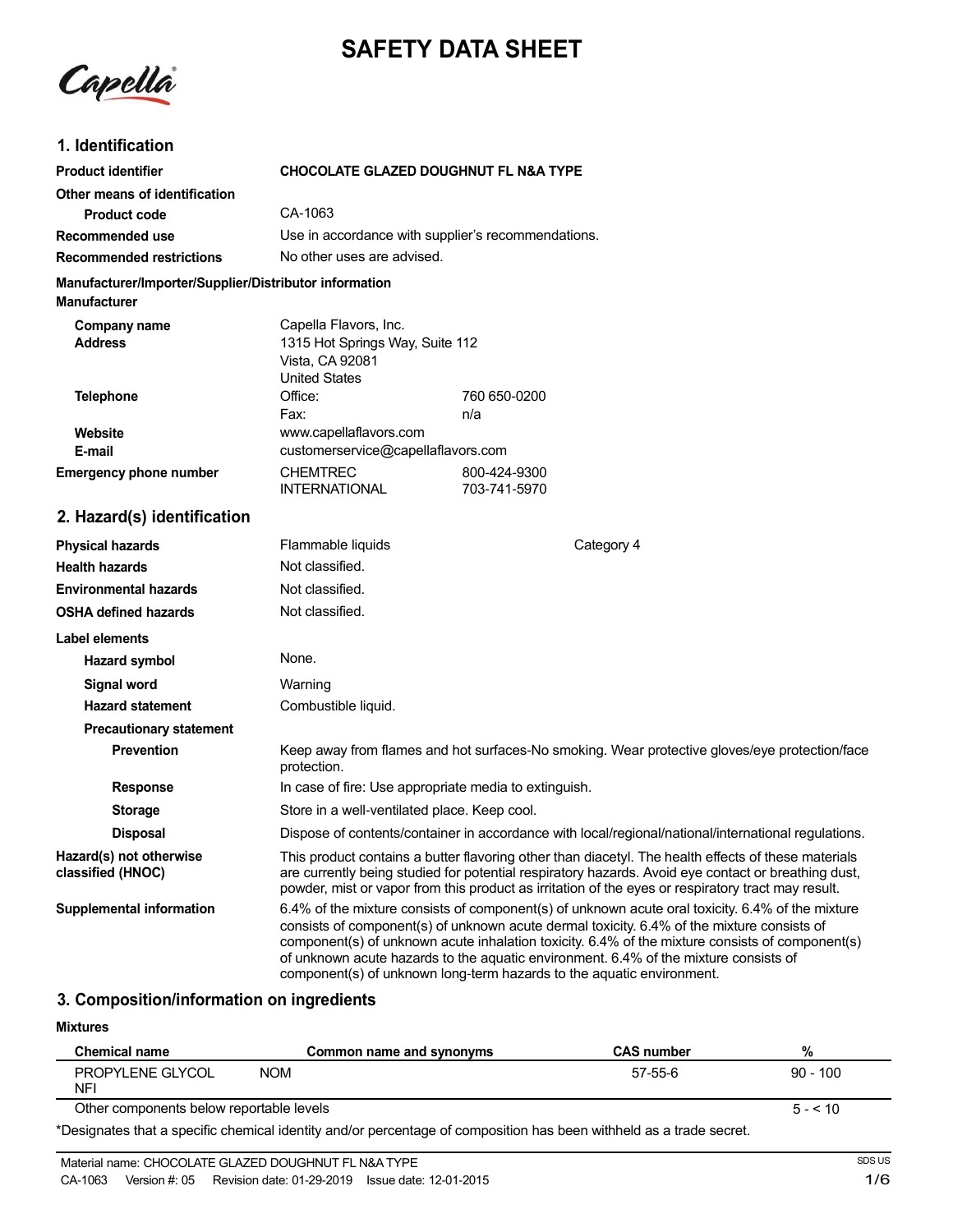### **4. First-aid measures**

**Inhalation Skin contact Eye contact Ingestion Most important symptoms/effects, acute and delayed Indication of immediate medical attention and special treatment needed General information 5. Fire-fighting measures Suitable extinguishing media Unsuitable extinguishing media Specific hazards arising from the chemical Special protective equipment and precautions for firefighters Fire fighting equipment/instructions** Remove victim to fresh air and keep at rest in a position comfortable for breathing. If experiencing respiratory symptoms: Call a poison center or doctor/physician. Wash off with soap and water. Get medical attention if irritation develops and persists. Immediately flush eyes with plenty of water for at least 15 minutes. Remove contact lenses, if present and easy to do. Continue rinsing. Get medical attention if irritation develops and persists. Rinse mouth. Get medical attention if symptoms occur. Direct contact with eyes may cause temporary irritation. Provide general supportive measures and treat symptomatically. In case of shortness of breath, give oxygen. Keep victim warm. Keep victim under observation. Symptoms may be delayed. Ensure that medical personnel are aware of the material(s) involved, and take precautions to protect themselves. Water fog. Alcohol resistant foam. Dry chemical powder. Carbon dioxide (CO2). Do not use water jet as an extinguisher, as this will spread the fire. The product is combustible, and heating may generate vapors which may form explosive vapor/air mixtures. During fire, gases hazardous to health may be formed. Self-contained breathing apparatus and full protective clothing must be worn in case of fire. In case of fire and/or explosion do not breathe fumes. Move containers from fire area if you can do so without risk.

> Use standard firefighting procedures and consider the hazards of other involved materials. Combustible liquid.

### **6. Accidental release measures**

**Specific methods General fire hazards**

| Personal precautions,<br>protective equipment and<br>emergency procedures | Keep unnecessary personnel away. Keep people away from and upwind of spill/leak. Eliminate all<br>ignition sources (no smoking, flares, sparks, or flames in immediate area). Wear appropriate<br>protective equipment and clothing during clean-up. Avoid inhalation of vapor, fumes, dust and/or<br>mist from the spilled material. Ensure adequate ventilation. Local authorities should be advised if<br>significant spillages cannot be contained. For personal protection, see section 8 of the SDS. |
|---------------------------------------------------------------------------|------------------------------------------------------------------------------------------------------------------------------------------------------------------------------------------------------------------------------------------------------------------------------------------------------------------------------------------------------------------------------------------------------------------------------------------------------------------------------------------------------------|
| Methods and materials for<br>containment and cleaning up                  | Use water spray to reduce vapors or divert vapor cloud drift. Eliminate all ignition sources (no<br>smoking, flares, sparks, or flames in immediate area). Keep combustibles (wood, paper, oil, etc.)<br>away from spilled material.                                                                                                                                                                                                                                                                       |
|                                                                           | Large Spills: Stop the flow of material, if this is without risk. Dike the spilled material, where this is<br>possible. Use a non-combustible material like vermiculite, sand or earth to soak up the product<br>and place into a container for later disposal. Following product recovery, flush area with water.                                                                                                                                                                                         |
|                                                                           | Small Spills: Absorb with earth, sand or other non-combustible material and transfer to containers<br>for later disposal. Clean surface thoroughly to remove residual contamination.                                                                                                                                                                                                                                                                                                                       |
|                                                                           | Never return spills to original containers for re-use. For waste disposal, see section 13 of the SDS.                                                                                                                                                                                                                                                                                                                                                                                                      |
| <b>Environmental precautions</b>                                          | Avoid discharge into drains, water courses or onto the ground.                                                                                                                                                                                                                                                                                                                                                                                                                                             |
| 7. Handling and storage                                                   |                                                                                                                                                                                                                                                                                                                                                                                                                                                                                                            |
| Precautions for safe handling                                             | Keep away from open flames, hot surfaces and sources of ignition. When using do not smoke.<br>Avoid breathing dust/fume/gas/mist/vapors/spray. Avoid contact with eyes. Avoid prolonged<br>exposure. Use only outdoors or in a well-ventilated area. Wear appropriate personal protective<br>equipment. Observe good industrial hygiene practices.                                                                                                                                                         |
| Conditions for safe storage,<br>including any incompatibilities           | Store locked up. Keep away from heat, sparks and open flame. Store in a cool, dry place out of<br>direct sunlight. Store in tightly closed container. Store in a well-ventilated place. Keep in an area<br>equipped with sprinklers. Store away from incompatible materials (see Section 10 of the SDS).                                                                                                                                                                                                   |

### **8. Exposure controls/personal protection**

#### **Occupational exposure limits**

The following constituents are the only constituents of the product which have a PEL, TLV or other recommended exposure limit. At this time, the other constituents have no known exposure limits.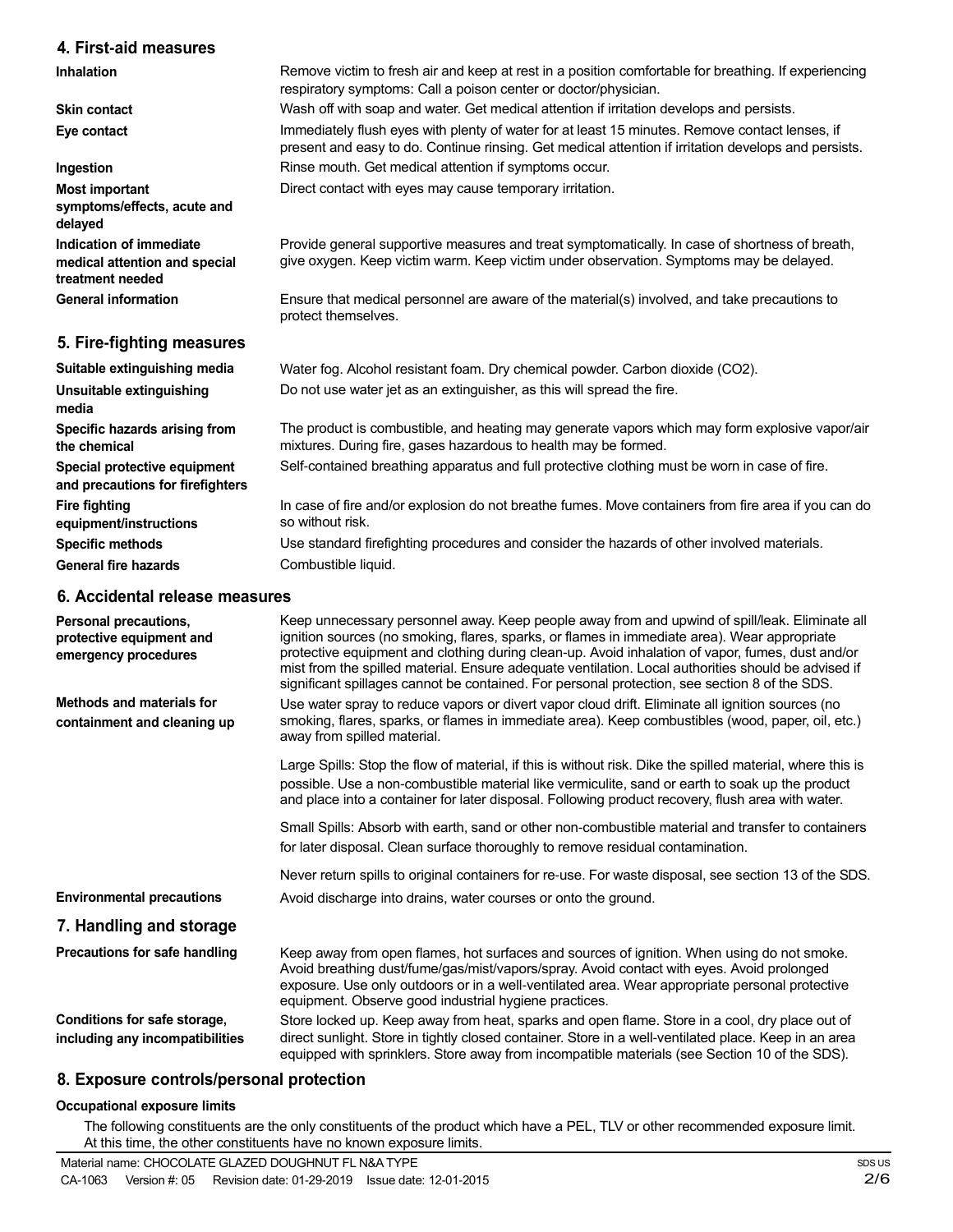|                                           | US. Workplace Environmental Exposure Level (WEEL) Guides                                                                                                                                                                                                                                                                                                           |                   |          |
|-------------------------------------------|--------------------------------------------------------------------------------------------------------------------------------------------------------------------------------------------------------------------------------------------------------------------------------------------------------------------------------------------------------------------|-------------------|----------|
| <b>Components</b>                         | <b>Type</b>                                                                                                                                                                                                                                                                                                                                                        | Value             | Form     |
| PROPYLENE GLYCOL<br>NOM NFI (CAS 57-55-6) | <b>TWA</b>                                                                                                                                                                                                                                                                                                                                                         | $10 \text{ mg/m}$ | Aerosol. |
| <b>Biological limit values</b>            | No biological exposure limits noted for the ingredient(s).                                                                                                                                                                                                                                                                                                         |                   |          |
| Appropriate engineering<br>controls       | Good general ventilation should be used. Ventilation rates should be matched to conditions. If<br>applicable, use process enclosures, local exhaust ventilation, or other engineering controls to<br>maintain airborne levels below recommended exposure limits. If exposure limits have not been<br>established, maintain airborne levels to an acceptable level. |                   |          |
|                                           | Individual protection measures, such as personal protective equipment                                                                                                                                                                                                                                                                                              |                   |          |
| Eye/face protection                       | Wear safety glasses with side shields (or goggles).                                                                                                                                                                                                                                                                                                                |                   |          |
| <b>Skin protection</b>                    |                                                                                                                                                                                                                                                                                                                                                                    |                   |          |
| Hand protection                           | Wear appropriate chemical resistant gloves.                                                                                                                                                                                                                                                                                                                        |                   |          |
| <b>Other</b>                              | Wear suitable protective clothing.                                                                                                                                                                                                                                                                                                                                 |                   |          |
| <b>Respiratory protection</b>             | If engineering controls do not maintain airborne concentrations below recommended exposure<br>limits (where applicable) or to an acceptable level (in countries where exposure limits have not<br>been established), an approved respirator must be worn.                                                                                                          |                   |          |
| <b>Thermal hazards</b>                    | Wear appropriate thermal protective clothing, when necessary.                                                                                                                                                                                                                                                                                                      |                   |          |
| General hygiene<br>considerations         | When using do not smoke. Always observe good personal hygiene measures, such as washing<br>after handling the material and before eating, drinking, and/or smoking. Routinely wash work<br>clothing and protective equipment to remove contaminants.                                                                                                               |                   |          |

# **9. Physical and chemical properties**

| Appearance                                        |                                |
|---------------------------------------------------|--------------------------------|
| <b>Physical state</b>                             | Liquid.                        |
| Form                                              | Liquid.                        |
| Color                                             | Not available.                 |
| Odor                                              | Not available.                 |
| <b>Odor threshold</b>                             | Not available.                 |
| рH                                                | Not available.                 |
| Melting point/freezing point                      | -74.2 °F (-59 °C) estimated    |
| Initial boiling point and boiling<br>range        | 370.76 °F (188.2 °C) estimated |
| <b>Flash point</b>                                | 186.3 °F (85.7 °C) Closed Cup  |
| <b>Evaporation rate</b>                           | Not available.                 |
| Flammability (solid, gas)                         | Not applicable.                |
| Upper/lower flammability or explosive limits      |                                |
| <b>Flammability limit - lower</b><br>(%)          | Not available.                 |
| <b>Flammability limit - upper</b><br>$(\% )$      | Not available.                 |
| Explosive limit - lower (%)                       | Not available.                 |
| Explosive limit - upper (%)                       | Not available.                 |
| Vapor pressure                                    | $0.17$ hPa estimated           |
| <b>Vapor density</b>                              | Not available.                 |
| <b>Relative density</b>                           | Not available.                 |
| Solubility(ies)                                   |                                |
| Solubility (water)                                | Not available.                 |
| <b>Partition coefficient</b><br>(n-octanol/water) | Not available.                 |
| <b>Auto-ignition temperature</b>                  | 700 °F (371.11 °C) estimated   |
| <b>Decomposition temperature</b>                  | Not available.                 |
| <b>Viscosity</b>                                  | Not available.                 |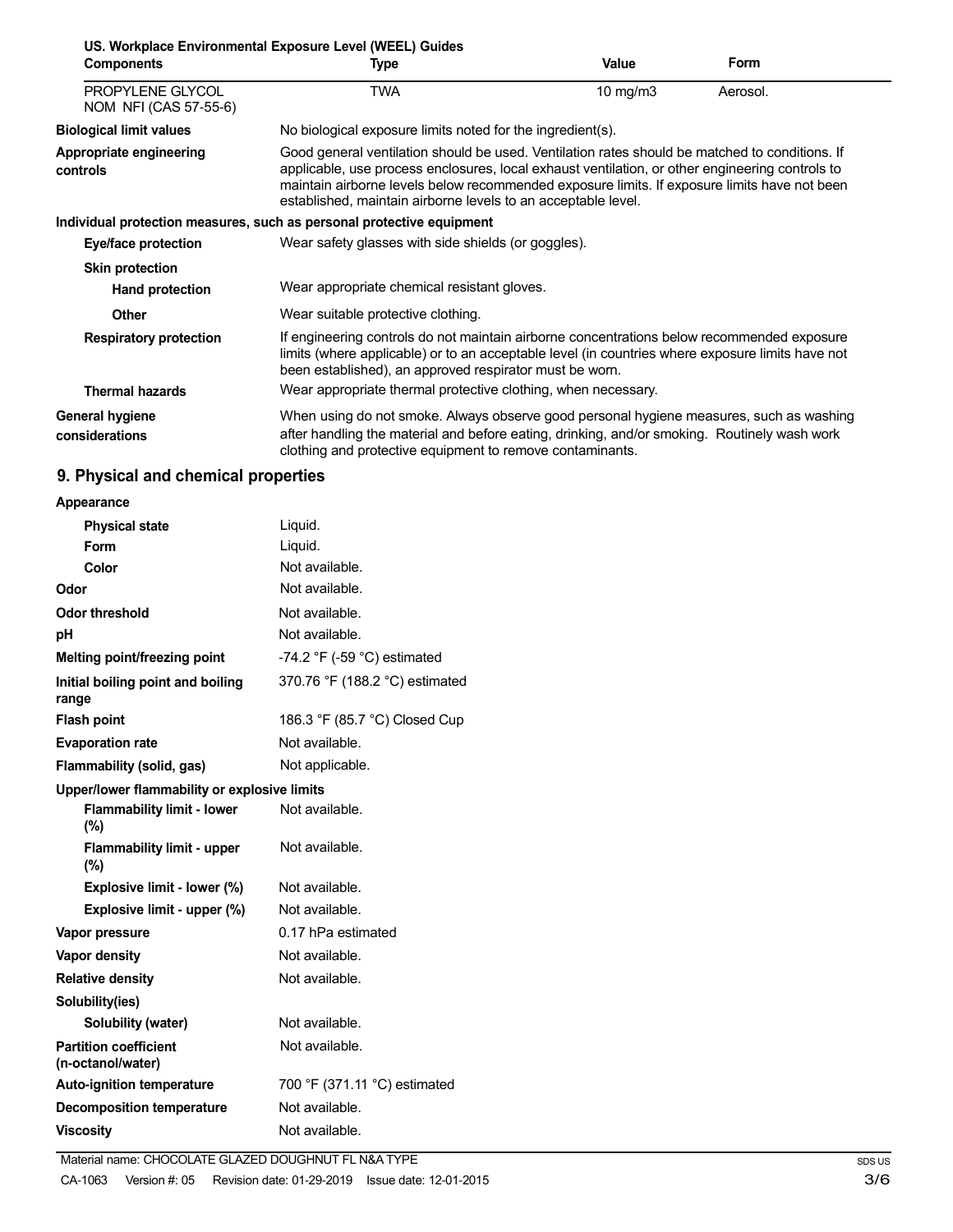| Other information<br><b>Explosive properties</b> | Not explosive.             |
|--------------------------------------------------|----------------------------|
| <b>Flammability class</b>                        | Combustible IIIA estimated |
| <b>Oxidizing properties</b>                      | Not oxidizing.             |
| Refractive index                                 | 1.4137 - 1.4437            |
| Specific gravity                                 | 1.01 - 1.04                |
|                                                  |                            |

### **10. Stability and reactivity**

| <b>Reactivity</b>                            | The product is stable and non-reactive under normal conditions of use, storage and transport.                                                                            |
|----------------------------------------------|--------------------------------------------------------------------------------------------------------------------------------------------------------------------------|
| <b>Chemical stability</b>                    | Material is stable under normal conditions.                                                                                                                              |
| <b>Possibility of hazardous</b><br>reactions | No dangerous reaction known under conditions of normal use.                                                                                                              |
| <b>Conditions to avoid</b>                   | Keep away from heat, hot surfaces, sparks, open flames and other ignition sources. Avoid<br>temperatures exceeding the flash point. Contact with incompatible materials. |
| Incompatible materials                       | Strong oxidizing agents.                                                                                                                                                 |
| <b>Hazardous decomposition</b><br>products   | No hazardous decomposition products are known.                                                                                                                           |

# **11. Toxicological information**

### **Information on likely routes of exposure**

| <b>Inhalation</b>                                                                  | May cause irritation to the respiratory system. Prolonged inhalation may be harmful.                                                                                                                  |
|------------------------------------------------------------------------------------|-------------------------------------------------------------------------------------------------------------------------------------------------------------------------------------------------------|
| <b>Skin contact</b>                                                                | No adverse effects due to skin contact are expected.                                                                                                                                                  |
| Eye contact                                                                        | May be irritating to eyes.                                                                                                                                                                            |
| Ingestion                                                                          | Expected to be a low ingestion hazard.                                                                                                                                                                |
| Symptoms related to the<br>physical, chemical and<br>toxicological characteristics | Direct contact with eyes may cause temporary irritation.                                                                                                                                              |
| Information on toxicological effects                                               |                                                                                                                                                                                                       |
| <b>Acute toxicity</b>                                                              | Not known.                                                                                                                                                                                            |
| Skin corrosion/irritation                                                          | Prolonged skin contact may cause temporary irritation.                                                                                                                                                |
| Serious eye damage/eye<br><b>irritation</b>                                        | Direct contact with eyes may cause temporary irritation.                                                                                                                                              |
| Respiratory or skin sensitization                                                  |                                                                                                                                                                                                       |
| <b>Respiratory sensitization</b>                                                   | Not a respiratory sensitizer.                                                                                                                                                                         |
| <b>Skin sensitization</b>                                                          | This product is not expected to cause skin sensitization.                                                                                                                                             |
| Germ cell mutagenicity                                                             | No data available to indicate product or any components present at greater than 0.1% are<br>mutagenic or genotoxic.                                                                                   |
| Carcinogenicity                                                                    | Not classifiable as to carcinogenicity to humans.                                                                                                                                                     |
| <b>IARC Monographs. Overall Evaluation of Carcinogenicity</b>                      |                                                                                                                                                                                                       |
| Not listed.<br>Not regulated.<br>Not listed.                                       | OSHA Specifically Regulated Substances (29 CFR 1910.1001-1052)<br>US. National Toxicology Program (NTP) Report on Carcinogens                                                                         |
| <b>Reproductive toxicity</b>                                                       | This product is not expected to cause reproductive or developmental effects.                                                                                                                          |
| Specific target organ toxicity -<br>single exposure                                | Not classified.                                                                                                                                                                                       |
| Specific target organ toxicity -<br>repeated exposure                              | Not classified.                                                                                                                                                                                       |
| <b>Aspiration hazard</b>                                                           | Not an aspiration hazard.                                                                                                                                                                             |
| <b>Chronic effects</b>                                                             | Prolonged inhalation may be harmful.                                                                                                                                                                  |
| 12. Ecological information                                                         |                                                                                                                                                                                                       |
| Ecotoxicity                                                                        | The product is not classified as environmentally hazardous. However, this does not exclude the<br>possibility that large or frequent spills can have a harmful or damaging effect on the environment. |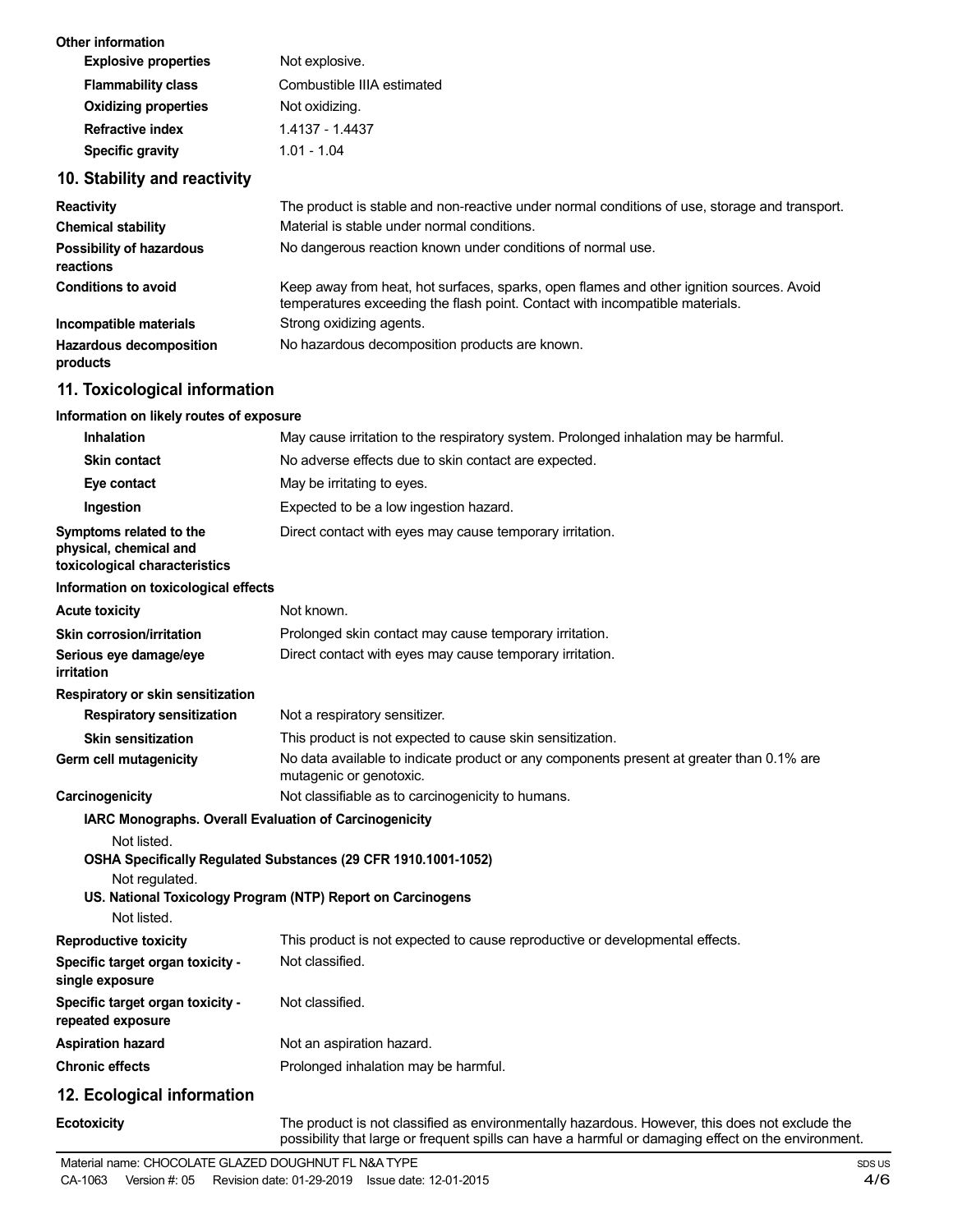| Persistence and degradability                                                                                        | No data is available on the degradability of any ingredients in the mixture.                                                                                                                                           |
|----------------------------------------------------------------------------------------------------------------------|------------------------------------------------------------------------------------------------------------------------------------------------------------------------------------------------------------------------|
| <b>Bioaccumulative potential</b>                                                                                     |                                                                                                                                                                                                                        |
| Partition coefficient n-octanol / water (log Kow)<br>PROPYLENE GLYCOL                                                | $-0.92$<br>NOM NFI                                                                                                                                                                                                     |
| <b>Mobility in soil</b>                                                                                              | No data available.                                                                                                                                                                                                     |
| Other adverse effects                                                                                                | No other adverse environmental effects (e.g. ozone depletion, photochemical ozone creation<br>potential, endocrine disruption, global warming potential) are expected from this component.                             |
| 13. Disposal considerations                                                                                          |                                                                                                                                                                                                                        |
| <b>Disposal instructions</b>                                                                                         | Collect and reclaim or dispose in sealed containers at licensed waste disposal site. Dispose of<br>contents/container in accordance with local/regional/national/international regulations.                            |
| <b>Local disposal regulations</b>                                                                                    | Dispose in accordance with all applicable regulations.                                                                                                                                                                 |
| Hazardous waste code                                                                                                 | The waste code should be assigned in discussion between the user, the producer and the waste<br>disposal company.                                                                                                      |
| Waste from residues / unused<br>products                                                                             | Dispose of in accordance with local regulations. Empty containers or liners may retain some<br>product residues. This material and its container must be disposed of in a safe manner (see:<br>Disposal instructions). |
| <b>Contaminated packaging</b>                                                                                        | Since emptied containers may retain product residue, follow label warnings even after container is<br>emptied. Empty containers should be taken to an approved waste handling site for recycling or<br>disposal.       |
| 14. Transport information                                                                                            |                                                                                                                                                                                                                        |
| <b>DOT</b>                                                                                                           |                                                                                                                                                                                                                        |
| Not regulated as dangerous goods.                                                                                    |                                                                                                                                                                                                                        |
| <b>IATA</b>                                                                                                          |                                                                                                                                                                                                                        |
| Not regulated as dangerous goods.<br><b>IMDG</b>                                                                     |                                                                                                                                                                                                                        |
| Not regulated as dangerous goods.                                                                                    |                                                                                                                                                                                                                        |
| Transport in bulk according to<br>Annex II of MARPOL 73/78 and<br>the IBC Code                                       | Not established.                                                                                                                                                                                                       |
| 15. Regulatory information                                                                                           |                                                                                                                                                                                                                        |
| <b>US federal regulations</b>                                                                                        | This product is a "Hazardous Chemical" as defined by the OSHA Hazard Communication<br>Standard, 29 CFR 1910.1200.                                                                                                      |
| <b>Toxic Substances Control Act (TSCA)</b>                                                                           |                                                                                                                                                                                                                        |
| Not regulated.                                                                                                       | TSCA Section 12(b) Export Notification (40 CFR 707, Subpt. D)                                                                                                                                                          |
| <b>CERCLA Hazardous Substance List (40 CFR 302.4)</b>                                                                |                                                                                                                                                                                                                        |
| Not listed.<br>SARA 304 Emergency release notification                                                               |                                                                                                                                                                                                                        |
| Not regulated.                                                                                                       | OSHA Specifically Regulated Substances (29 CFR 1910.1001-1052)                                                                                                                                                         |
| Not regulated.                                                                                                       |                                                                                                                                                                                                                        |
| Superfund Amendments and Reauthorization Act of 1986 (SARA)<br>SARA 302 Extremely hazardous substance<br>Not listed. |                                                                                                                                                                                                                        |
| SARA 311/312 Hazardous<br>chemical                                                                                   | No (Exempt)                                                                                                                                                                                                            |
| SARA 313 (TRI reporting)<br>Not regulated.                                                                           |                                                                                                                                                                                                                        |
| Other federal regulations                                                                                            |                                                                                                                                                                                                                        |
|                                                                                                                      | Clean Air Act (CAA) Section 112 Hazardous Air Pollutants (HAPs) List                                                                                                                                                   |
| Not regulated.<br>Not regulated.                                                                                     | Clean Air Act (CAA) Section 112(r) Accidental Release Prevention (40 CFR 68.130)                                                                                                                                       |
|                                                                                                                      |                                                                                                                                                                                                                        |